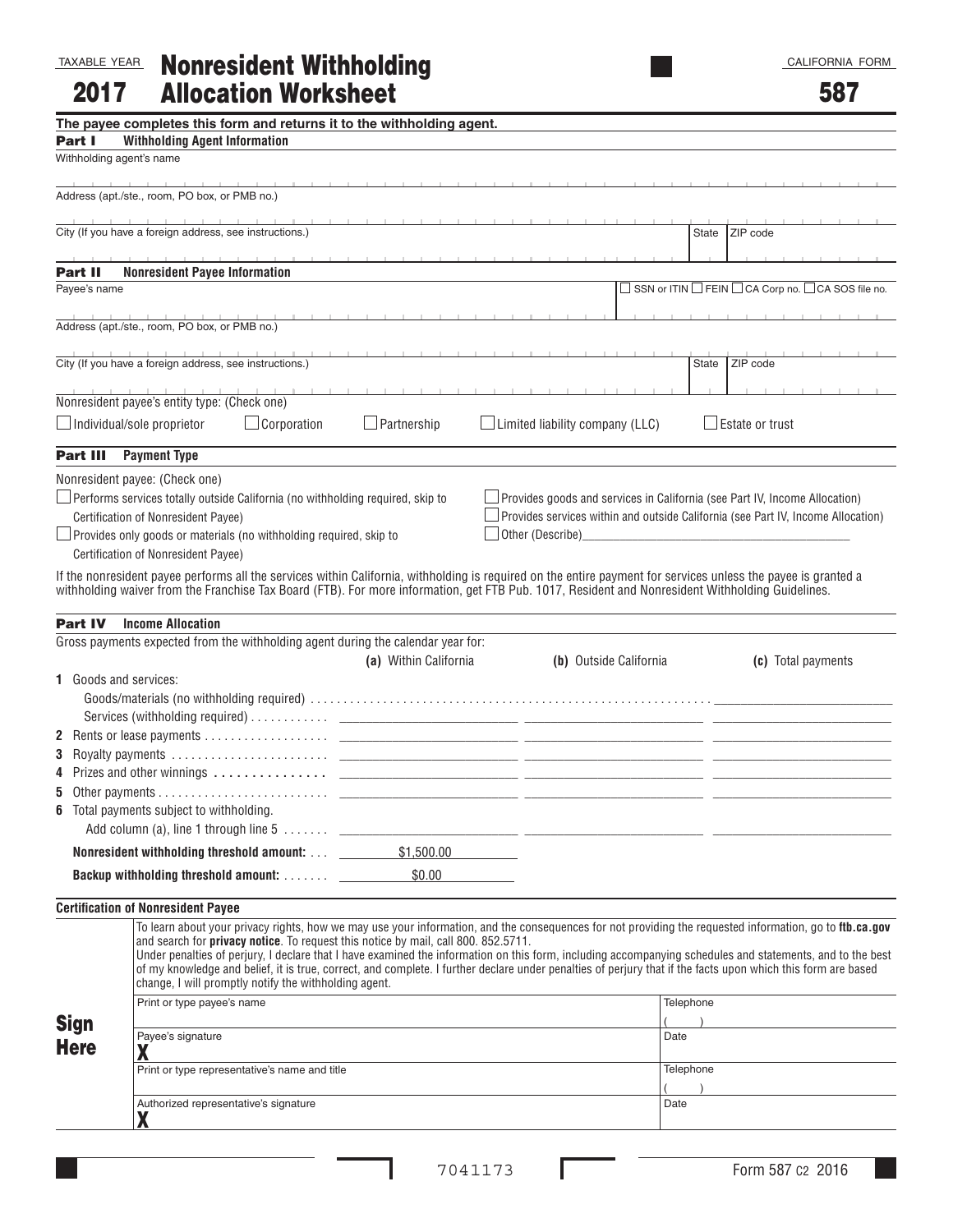# 2017 Instructions for Form 587

**Nonresident Withholding Allocation Worksheet**

References in these instructions are to the California Revenue and Taxation Code (R&TC).

# General Information

# A Purpose

Use Form 587, Nonresident Withholding Allocation Worksheet, to determine if withholding is required and the amount of California source income subject to withholding.

Withholding is not required if payees are residents or have a permanent place of business in California. Get FTB Pub. 1017, Resident and Nonresident Withholding Guidelines, for more information.

**Do not** use Form 587 if any of the following apply:

- You sold California real estate. Use Form 593-C, Real Estate Withholding Certificate.
- The payee is a resident of California or is a non-grantor trust that has at least one California resident trustee. Use Form 590, Withholding Exemption Certificate.
- The payee is a corporation, partnership, or limited liability company (LLC) that has a permanent place of business in California or is qualified to do business in California. Foreign corporations must be qualified to transact intrastate business. Use Form 590.
- The payment is to an estate and the decedent was a California resident. Use Form 590.
- The payments are subject to backup withholding. For more information, go to **ftb.ca.gov** and search for **backup withholding**.
- The payments are for wages to employees. Wage withholding is administered by the California Employment Developement Department (EDD). For more information, go to **edd.ca.gov** or call 888.745.3886.

### B When to Complete

The withholding agent requests that the nonresident payee completes, signs, and returns Form 587 to the withholding agent when a contract is entered into and before a payment is made to the payee. The withholding agent relies on the certification made by the payee to determine the amount of withholding required, if the completed and signed Form 587 is accepted in good faith.

Form 587 remains valid for the duration of the contract (or term of payments), if there is no material change in the facts. By signing Form 587, the payee agrees to promptly notify the withholding agent of any changes in the facts.

The withholding agent retains a copy of Form 587 for a minimum of five years and must provide it to the Franchise Tax Board (FTB) upon request.

### C Requirements

California Revenue and Taxation Code (R&TC) Section 18662 and the related regulations requires withholding 7% of income or franchise tax on certain payments made to nonresidents (including individuals, corporations, partnerships, LLCs, estates, and trusts) for income received from California sources unless an approved waiver or reduction is granted. The withholding rate is 7% unless a waiver is granted by the FTB.

### D Income Subject to Withholding

The items of income subject to withholding include, but are not limited to:

- Compensation for services performed in California by nonresidents.
- Rent paid to nonresidents on real or personal property located in California if the rent is paid in the course of the withholding agent's business.
- Royalties from natural resources paid to nonresidents from business activities in California.
- Prizes and winnings received by nonresidents for contests in California.
- Endorsement payments received for services performed in California.
- Other California source income paid to nonresidents.

For more information on income subject to withholding, get FTB Pub. 1017.

### E Exceptions to Withholding

- Withholding is not required when:
- The payment is for goods.
- The payee is a resident of California, or is an S corporation, a partnership, or a LLC that has a permanent place of business in California. Get Form 590.
- The payee is a corporation that is qualified to do business in California.
- The withholding agent's California source payment to the payee does not exceed \$1,500 for the calendar year.
- The payments are for income from intangible personal property, such as interest and dividends, unless derived in a trade or business or the property has acquired a business situs in California.
- The payments are for services performed outside of California or for rents, royalties, and leases on property located outside of California.
- The payment is to a nonresident corporate director for director services, including attendance at board meetings.
- The payee is a tax-exempt organization under either California or federal law.
- The payee has a completed and signed Form 590-P, Nonresident Withholding Exemption Certificate for Previously Reported Income.
- The income is derived from qualified investment securities of an investment partnership.

### F Waivers/Reductions

A nonresident payee may request a waiver from withholding by submitting Form 588, Nonresident Withholding Waiver Request. A nonresident payee may request a reduction in the amount to be withheld by submitting Form 589, Nonresident Reduced Withholding Request. The FTB does not grant reductions or waivers for backup withholding.

### G Requirement to File a California Tax Return

A payee's exemption certification on Form 587 does not eliminate the requirement to file a California tax return and pay the tax due.

You may be assessed a penalty if:

- You do not file a California tax return.
- You file your tax return late.<br>• The amount of withholding
- The amount of withholding does not satisfy your tax liability.

For information on California filing requirements, go to **ftb.ca.gov**.

### H How to Claim Nonwage Withholding Credit

Claim your nonwage withholding credit on one of the following:

- Form 540, California Resident Income Tax Return
- Form 540NR Long, California Nonresident or Part-Year Resident Income Tax Return
- Form 541, California Fiduciary Income Tax Return
- Form 100, California Corporation Franchise or Income Tax Return
- Form 100S, California S Corporation Franchise or Income Tax Return
- Form 100W, California Corporation Franchise or Income Tax Return — Water's-Edge Filers
- Form 109, California Exempt Organization Business Income Tax Return
- Form 565, Partnership Return of Income
- Form 568, Limited Liability Company Return of Income